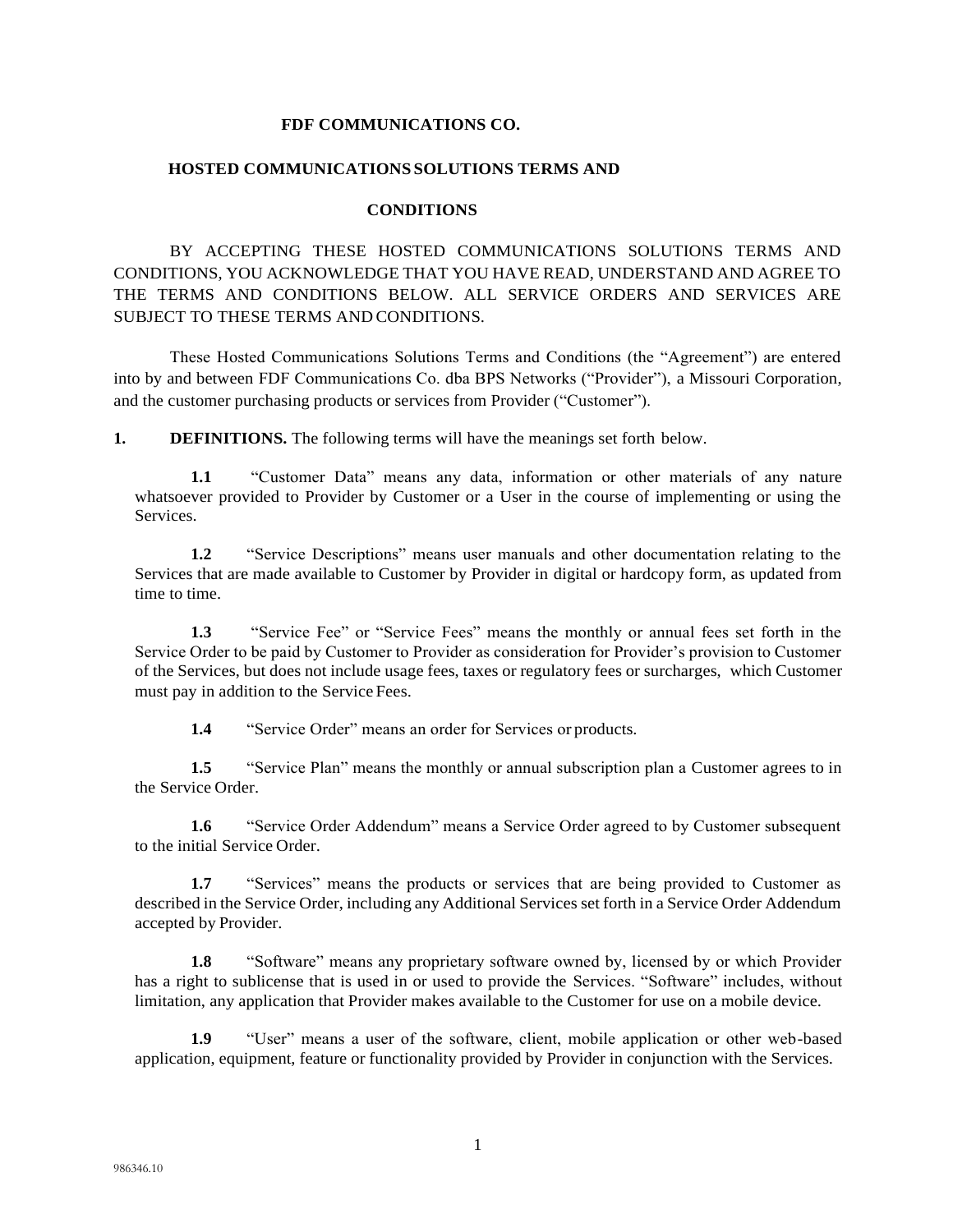# **2. SERVICES.**

**2.1 Generally.** Provider will provide the Services set forth in an accepted Service Order subject to the terms and conditions of this Agreement. Provider hereby grants Customer limited, revocable, non-exclusive, non-transferable access to the Services for use by the number of Users set forth in the Service Order, for Customer's own internal business purposes. Provider grants Customer a limited, revocable, non-exclusive, non-transferable right to use the Services Descriptions in connection with its use of the Services. Each Service Order will be subject to Provider's acceptance, which will be deemed given if Provider thereafter provides the Services to Customer.

- **2.2 Conditions.** Customer agrees that Provider's obligations to provide the Services are expressly conditioned upon (a) Customer's payment of the fees as and when due, and (b) Customer's satisfaction of the technical requirements set forth in the Services Descriptions for the Services made available to Customer by Provider, as the same may be updated by Provider from time to time.
- **2.3 Additional Services.** Customer may request an increase in Users or additional Services at any time during the Term (any such increase, "Additional Services") by submitting a Service Order Addendum setting forth the specific Additional Services desired. Each Service Order Addendum will be subject to Provider's acceptance, which will be deemed given if Provider thereafter provides the Additional Services to Customer. Upon acceptance by Provider, such Service Order Addendum will be deemed an amendment to the Agreement, subject to all of the terms and conditions herein, and the Service Fees will be increased to reflect the Additional Services, subject to the same pricing and payment terms as are set forth in the Service Order or the Service Order Addendum as applicable.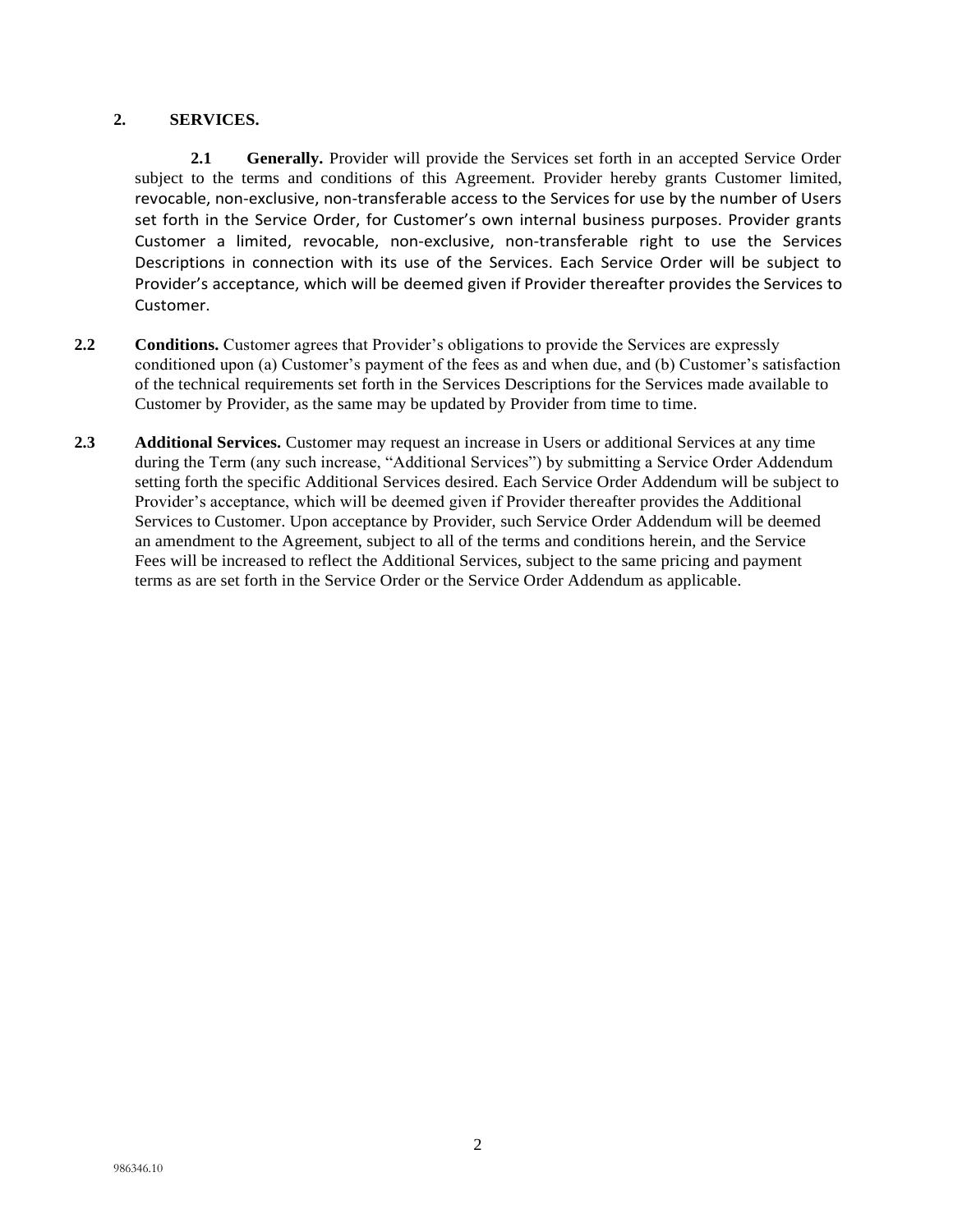**3. TERM.** This Agreement will commence on the date Provider accepts the Service Order and will continue for the period of time specified in the Service Order (the "Initial Term"). At the end of the Initial Term, the Agreement will automatically renew for an additional one-year period (a "Renewal Term"), and will renew at the end of each Renewal Term for an additional one-year Renewal Term, unless either party provides the other party, at least thirty (30) days prior to the end of the Initial Term or applicable Renewal Term, written notification in accordance with Section 20.1 of its desire to cancel the Services. The Initial Term and any Renewal Terms are collectively the "Term".

# **4. TERMINATION.**

**4.1 Early Termination by Customer.** If Customer terminates the Agreement, or some of the Services provided under the Agreement, before the end of the Initial Term or any Renewal Term (the "Terminated Term"), Provider will charge Customer, and Customer will pay, an early termination charge equal to 100% of the monthly Service Fee for the terminated Services, multiplied by the number of months remaining in the Terminated Term on the date of termination. The early termination charge is in addition to the full monthly Service Fee payable for the month of, and months prior to, termination. Provider will also charge Customer, and Customer will pay, (a) any unpaid recurring or non-recurring charges waived by Provider at the beginning of or during the Terminated Term, and (b) the difference between the MSRP and the price paid by Customer for any equipment purchased at the beginning of or during the Terminated Term. If Customer or its User transfers or ports its phone number to a service provider other than Provider, Customer must also contact Provider to terminate the Services provided to Customer by Provider.

# **4.2 Termination by Provider.**

**(a)** Provider is entitled, at its sole discretion, to suspend, terminate or change the Services without advance notice upon any misuse of the Services in any way, Customer's breach of the Agreement, Customer's failure to pay any sum due hereunder, suspected fraud or other activity by Customer or a User that adversely affects the Services, Provider, Provider's network or another customer's use of the Services. Provider will be entitled to determine, at its sole discretion, what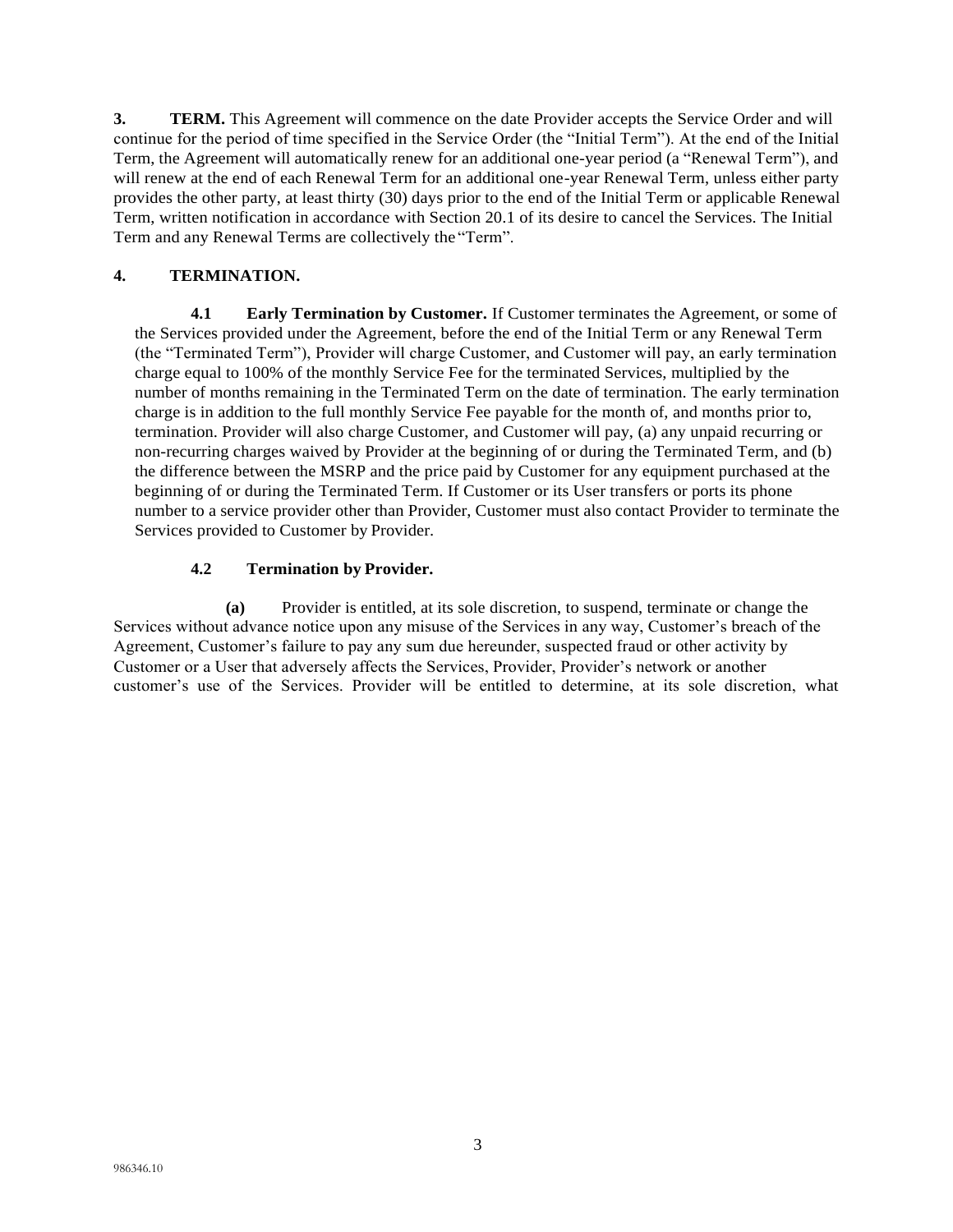constitutes misuse of the Services, and Customer agrees that Provider's determination is final and binding on Customer. Provider may require, and if required, Customer will pay, an activation fee as a condition to changing or resuming a terminated or suspended account.

**(b)** Provider is entitled to terminate any affected portion of the Services if: (i) Provider is prohibited by law from providing such portion of the Services; or (ii) any material rate or term contained herein and relevant to the affected Services is substantially changed by or as a result of any regulation or order issued by any court of competent jurisdiction, the Federal Communications Commission (FCC), any other local, state or federal government authority, or any carrier or Internet service provider.

**(c)** Upon termination of this Agreement under this Section 4.2, Customer will be responsible for the full monthly Service Fee for the month in which termination occurs, in addition to any accrued but unpaid usage and other charges.

# **5. FEES, BILLING AND TAXES.**

**5.1 Payment of Service Fees.** Customer will pay the Service Fees for Services ordered by Customer, and all other amounts due under the Agreement, pursuant to the terms of this Section 5.

**5.2 Credit.** The provision of Services is contingent upon establishment of and continuing credit approval by Provider. Customer hereby consents to Provider's procurement of a credit score or report regarding Customer. At any time during the Term, Provider is entitled to require a deposit or other acceptable form of security from Customer, as it deems appropriate. In addition, if requested by Provider, Customer agrees to provide, within two (2) business days of request, appropriate financial records to evaluate Customer's continuing ability to pay. Provider may, immediately and without notice, suspend or terminate the Services if Customer fails to comply with these security obligations. Upon a payment default by Customer not cured in a timely manner, Provider will have the right to offset against any security or deposit held any amounts owed to Provider by Customer, and to invoice and collect all other amounts owed.

**5.3 Billing.** Provider will provide Customer with a monthly billing statement for the Services provided each calendar month and bill all charges invoiced to Customer's account. Such charges will include monthly service fees, storage charges, activation charges, equipment charges, toll charges, shipping charges, taxes, regulatory recovery fees and any other applicable charges. Monthly Service Fees will be paid in advance of each month's service; any variable charges associated with usage and any other applicable charges associated with such usage shall be billed in arrears. Billing for monthly Service Fees commences upon ordering of the Services, and monthly Services Fees will be billed pro rata in the months in which such Services commence. Customer agrees to provide Provider with complete and accurate contact and payment information, which may include Customer's credit card information, and Customer agrees to advise Provider of any changes thereto. To the extent Customer's payment method is by credit card, Customer authorizes Provider to charge Customer's credit card automatically to pay for Customer's charges. If a charge to Customer's credit card is declined or reversed, or if the account or credit card has expired or been suspended or closed, or if Customer fails to provide Provider with accurate or complete credit card information, Provider may suspend or terminate the Services.

**5.4 Late/Non-payment.** If any charges for the Services are due but unpaid for any reason, Provider may suspend or terminate the Services and all accrued charges will be immediately due, plus a late fee of 1.5% per month. A fee may also be charged to activate a suspended or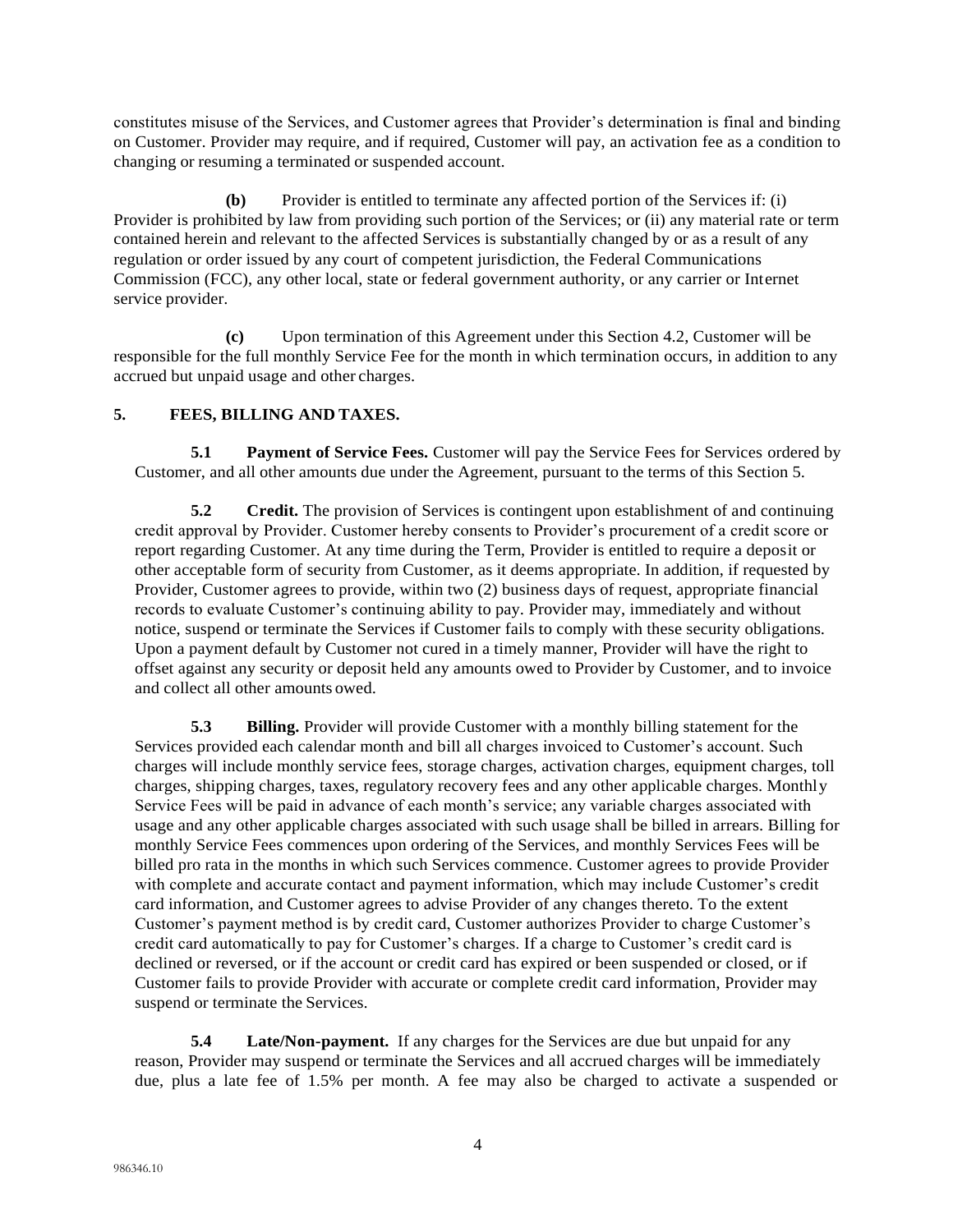terminated account. No suspension or termination of the Services or of this Agreement will relieve Customer from paying any amounts due hereunder.

**5.5 Taxes.** All Service Fees and other charges are exclusive of any taxes, surcharges, public utility fees and regulatory fees (including, without limitation, Universal Service Fees and E911 taxes). Such taxes and fees will be billed by Provider and paid by Customer. Taxes and regulatory fees may increase during the Term, and Customer will pay such increased fees commencing with the next monthly bill. Should Customer claim an exemption of any taxes or regulatory fees, Customer must provide official documented and certified proof of such exemption. In no event will Provider be liable for any taxes due by Customer or its User, and Customer will defend, indemnify and hold harmless Provider if any claim for taxes or fees is made. If any amounts paid for the Services are refunded by Provider, applicable taxes and regulatory fees may not be refundable.

**5.6 Regulatory Recovery Fee.** A regulatory recovery fee may be charged monthly to offset costs incurred by Provider in complying with inquiries and obligations imposed by federal, state and municipal regulatory authorities and the related legal and billing expenses. This fee is not a tax or charge required or assessed by any government. The regulatory recovery fee will apply to every phone number assigned, including toll free and virtual numbers. The regulatory recovery fee may increase during the Term, and Customer will pay such increased fee commencing with the next monthly bill.

**5.7 Service Fee Changes.** Provider may change the Service Fees, the types of Service Plans and any additional usage charges without advance notice. Provider will post such changes to its website (http://www.bpsnetworks.com). Notwithstanding the foregoing, the Service Fees agreed upon in Customer's Service Order will not be increased during the Initial Term. With respect to any Renewal Term, the Customer will be charged Provider's then-current Service Fees in effect at the commencement of the RenewalTerm.

**5.8 Availability.** Customer acknowledges and agrees that the Services may not be available 100% of the time. Additionally, Services will not be available in the event of interruption in Customer's or its User's internet or broadband service. Provider will not credit Customer for any interruptions in Service.

**5.9 Discounts.** From time to time in its sole discretion, Provider may offer promotions or discounts. Any promotion or discount codes must be provided to Provider upon purchase of the Services. Customer will not be entitled to a subsequent credit for such promotions or discounts if not requested at the time of account creation or change of Service. Promotions and/or discounts may not be used cumulatively or be used for Services retroactively.

**5.10 Billing Disputes.** Customer must dispute any charges for the Services in writing to bpsnetworks.com within thirty (30) days of the date of the charge by Provider, or Customer waives any objection and further recourse with regard to such charges. Notwithstanding the foregoing, Customer shall pay all undisputed charges in accordance with this Agreement.

**5.11 Usage Charges.** Every call using the Services that originates or terminates in the Public Switched Telephone Network ("PSTN"), including without limitation other VoIP networks, accrues applicable toll charges. Customer will not be charged for monthly usage within the limits of its then-current Service Plan. Usage which exceeds the limits, if any, of Customer's then-current Service Plan will be charged to Customer in accordance with the Service Descriptions at the rates published at [http://www.bpnetworks.com.](http://www.bpnetworks.com./) Calls to phone numbers outside the United States (lower 48 states), which include Alaska, Hawaii and Canada will also be charged to the Customer in accordance with the Service Descriptions at the rates published at [http://www.bpsnetworks.com.](http://www.bpsnetworks.com./)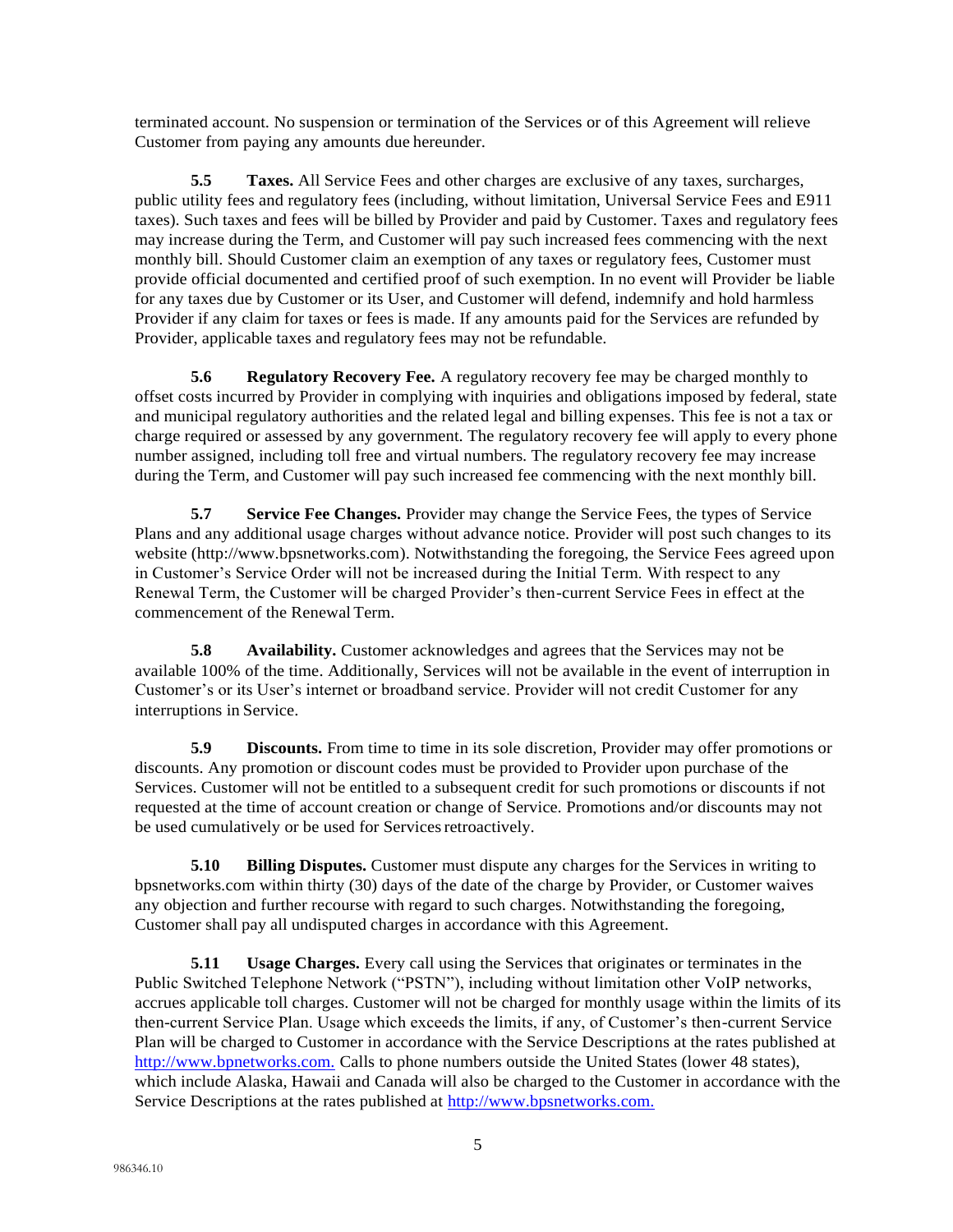**6. TELEPHONE NUMBER.** Any telephone number provided by Provider ("Number") to the Customer will be leased and not sold. Provider reserves the right to change, cancel or move the Number should Provider reasonably determine, its sole discretion, that it is required to do so as a result of its agreements with its underlying services providers or for other business purposes related to the provision of the Services.

**7. PRIVACY.** The Services use the public Internet and third-party networks to transmit voice communications and data. Provider is not liable for the interception, use or disclosure of Customer's or its User's voice communications or data. Provider does not represent, warrant or covenant that the Services will maintain the privacy or security of Customer's or its Users' voice communications or data. Customer acknowledges and agrees that none of its Customer Data is considered "Customer Proprietary Network Information" under the rules of the Federal Communications Commission. Customer agrees that Provider is entitled to monitor Customer's and Users' use of the Services to protect, maintain, or improve the Services; to prevent fraud or misrepresentation by affirmative acts and/or omissions; to protect Provider, its customers or other third parties affiliated with Provider; or for any other good cause. If required by law, Customer will inform its Users that Provider may monitor the Users' communications and store and use the Users' personally identifiable information as necessary to provide the Services. For Provider's Privacy Policy, please visit [http://www.anpi.com.](http://www.anpi.com/)

## **8. LICENSE; PROHIBITED USES; CUSTOMER RESPONSIBILITIES; LIMITATIONS.**

**8.1** Customer hereby grants to Provider a license to copy, store, record, transmit, display, view, print and use Customer Data, solely to the extent necessary to provide the Services to Customer. Except as expressly provided in this Section 8, Customer grants to Provider no right, title, interest, or license in the Customer Data. Customer represents and warrants that it has all necessary consents and rights to provide personally identifiable information about its Users to Provider, and Customer will provide such information upon reasonable request by Provider.

**8.2** Customer represents and warrants that it will not use the Services for any illegal, fraudulent, improper, or abusive purpose or in any way that interferes with Provider's ability to provide high-quality Services to other customers, prevents or restricts other customers from using the Services, or damages any of Provider's or other customers' property. If Provider discovers use of the Services for anything other than the permitted uses in this Agreement or for any of the prohibited uses in this Agreement, Provider may at its sole discretion terminate or suspend all or part of Customer's Services and charge any applicable fees for the Services used plus damages caused by such improper use. Prohibited uses include, but are not limited to: (a) behavior that is illegal, obscene, threatening, harassing, defamatory, libelous, deceptive, fraudulent, malicious, infringing, tortious or invasive of another's privacy; (b) sending unsolicited messages or advertisements, including e-mail, voice-mail, text messages or faxes (commercial or otherwise) ("spamming"), or otherwise sending bulk or junk email, voice-mail, text messages or faxes; (c) harvesting or otherwise collecting information about others, including e-mail addresses, without their consent; (d) negligently, recklessly, knowingly or intentionally transmitting any material that contains viruses, time bombs, Trojan horses, worms, malware, spyware or any other programs that may be harmful or dangerous; (e) creating a false caller identity ("ID spoofing") or forged e-mail/text message address or header, or otherwise attempting to mislead others as to the identity of the sender or the origin of any communication made using the Services; (f) transmitting any material that may infringe, misappropriate, or otherwise violate the foreign or domestic intellectual property rights or other rights of third parties; (g) violating any U.S. or foreign law regarding the transmission of technical data or software exported through the Services; (h) using the Services in excess of what, in Provider's sole discretion, would be expected of normal business use, including without limitation allowing more than one user to use a single VoIP line or using a single VoIP line in excess of what would be expected of a single user; (i) using the Services in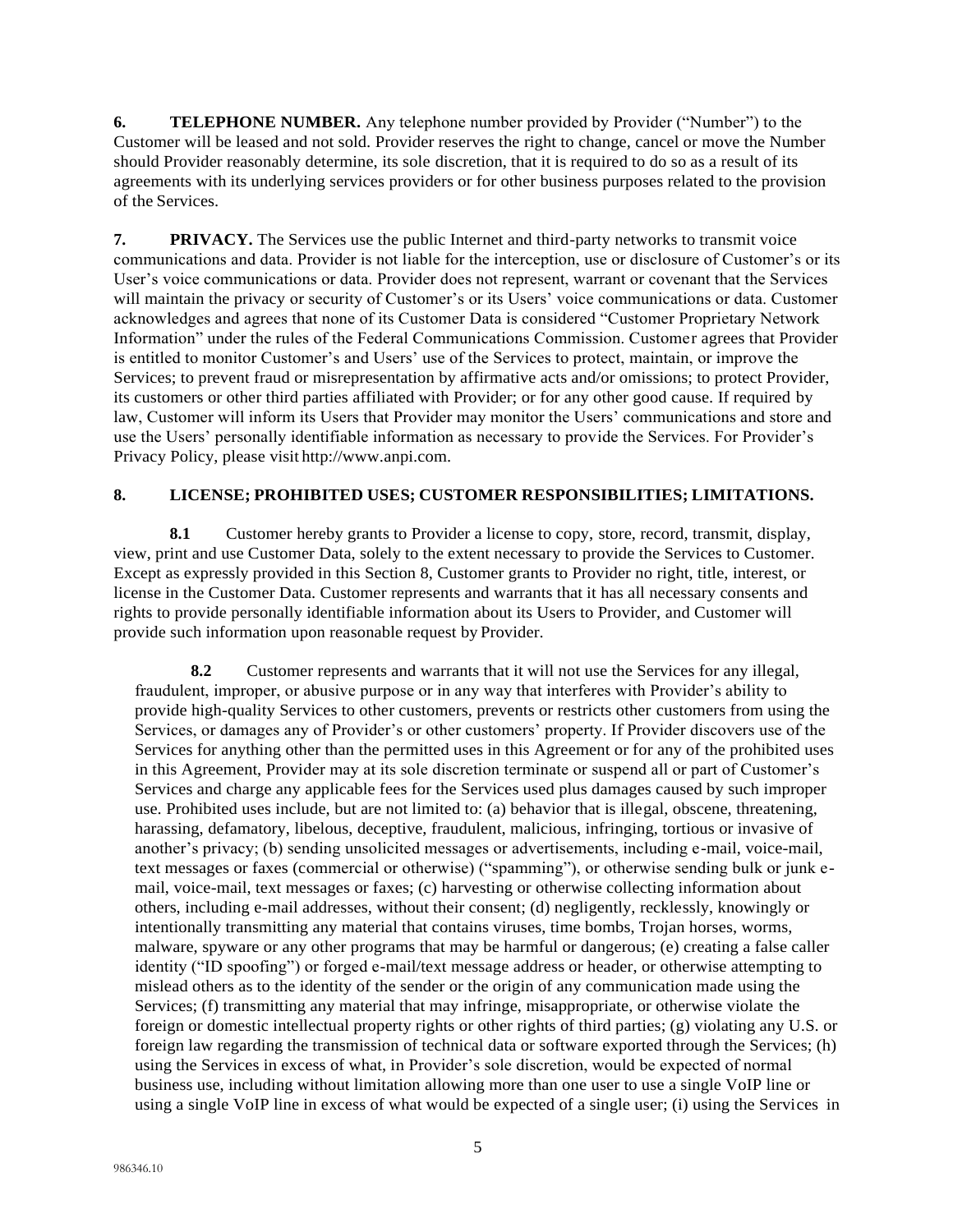any way that interferes with other customers' and third parties' use and enjoyment of the Services; (j) using or employing methods and/or devices that are designed or likely to take advantage of, bypass, exploit or otherwise avoid this use policy.

**8.3** Customer understands and agrees that: (a) it will be solely liable for any transmissions sent through the Services under its account or its User's account, including the content of any transmission sent through the Services under its account or its User's account; (b) it will abide by all applicable Provider policies, procedures and agreements related to the Services; and (c) it will not attempt to gain unauthorized access to the Services, other accounts, computer systems or networks connected to the Services through password mining or any other means.

**8.4** Some of Provider's plans and other Services are offered on an "unlimited" basis. All unlimited plans: (a) may only be used for normal commercially reasonable business use; (b) are provided only for dialog between two individuals at one time per line; (c) are issued on a "one (1) user per line basis", meaning that only one registered User may be assigned to use the Services for any one line; and (d) are subject to additional usage charges, including but not limited to such charges associated with international calling, in accordance with the then-current rates posted to Provider's website (http://www.bpsnetworks.com). Unlimited plans may not be used for any of the following prohibited uses (which are in addition to the other prohibited uses applicable to all Services): (i) trunking or forwarding a Provider Number to another phone number capable of handling multiple simultaneous calls, or to a private branch exchange (PBX) or a key system; (ii) spamming or blasting (e.g., sending bulk or junk voice-mails, e-mails, text messages or faxes simultaneously); (iii) bulk callin lines (e.g., customer support or sales call centers, "hotlines", 900 numbers, sports-line numbers, etc.); or (iv) auto- dialing or "predictive" dialing (i.e., non-manual dialing or using a software program or other means to continuously dial or place out-bound calls). In addition, unusually high usage of the Services may impair Provider's ability to provide high-quality Services to others and/or indicate unauthorized use of the Services, in which case Provider may suspend or terminate Customer's account or, upon prior notice, convert Customer's account to a metered calling plan that charges significantly higher usage rates.

**8.5** Customer must report any unauthorized use of the Services to Provider immediately after Customer discovers such use. Customer is responsible for all use of the Services, whether authorized or unauthorized. Customer will be responsible if any of its Users use the Services in a manner prohibited by this Agreement. Customer will be responsible for any act or omission of a User that would be a breach of this Agreement if done by Customer.

**8.6** Customer acknowledges and agrees that the right to use any Services is nonexclusive and nontransferable, and Customer will not permit use of the Services other than for its internal business purposes. Nothing in this Agreement will pass to Customer or any User title to any of the Services, any trade names, trade dress, trademarks, service marks, commercial symbols, copyrightable material, designs, logos and/or any other intellectual property of Provider or its vendors. Customer will not challenge or attempt to register or otherwise protect any of Provider's intellectual property or other rights in the Services.

**8.7** Customer will not: (a) copy or adapt the Services for any purpose, except as specifically permitted under this Agreement; (b) use the Services except in accordance with all applicable laws and regulations, and except as set forth in this Agreement; (c) reverse engineer, translate, decompile, or disassemble the Services; (d) use the Services in any outsourcing, application service provider, time-sharing or service bureau arrangement, including, without limitation, any use to provide services or process data for the benefit of, or on behalf of, any third party other than a User; (e) cause or permit the disabling or circumvention of any security mechanism contained in or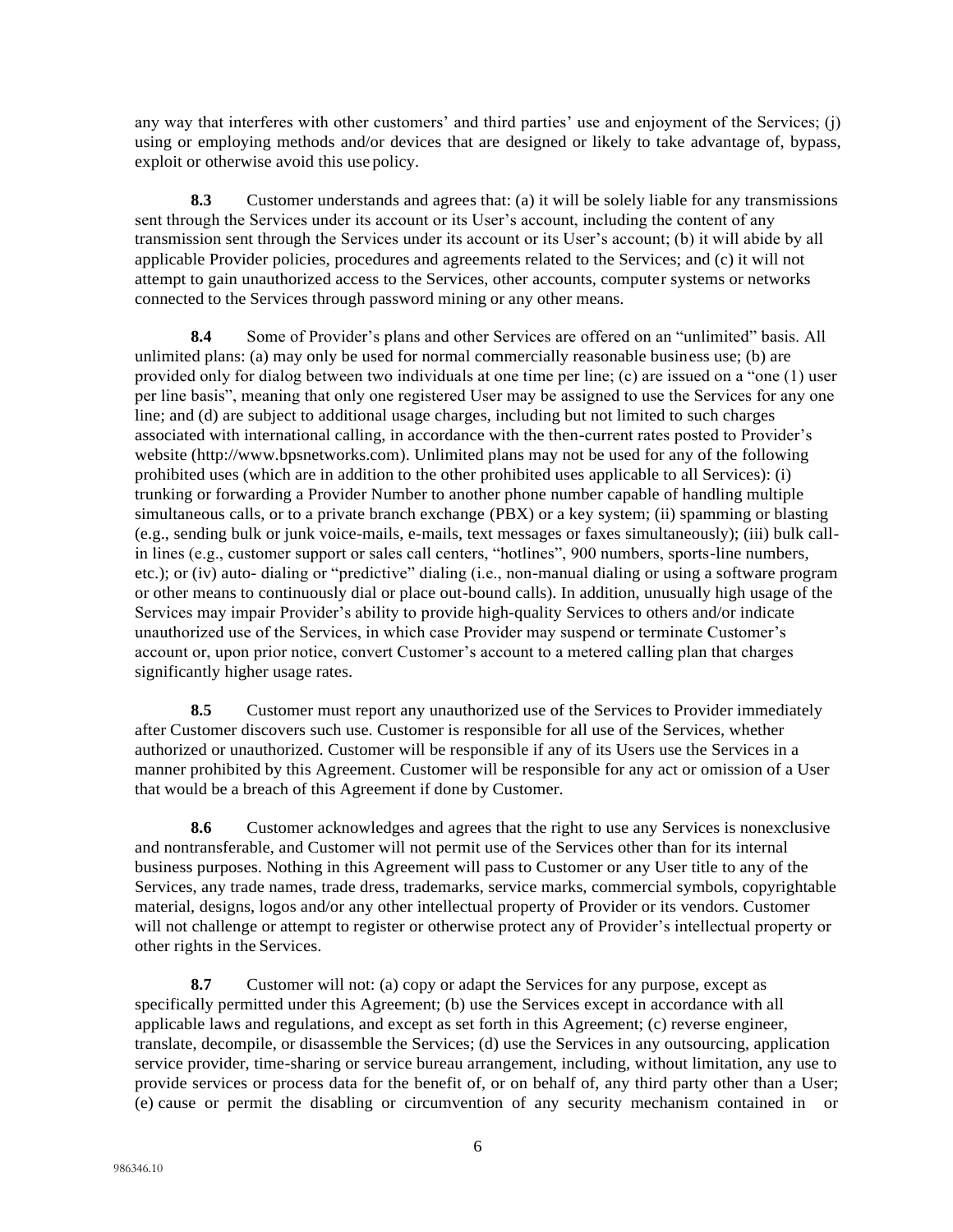associated with the Services; or (f) delete, alter, cover, or distort any copyright or other proprietary notices or trademarks with respect to the Services.

**8.8** Customer understands and accepts that, in order to protect Customer against fraudulent use of the Services, Provider may require Customer to contact Provider in order to enable calling to certain calling destinations.

**8.9** Customer will execute such other documents, provide such other information, and affirmatively cooperate with Provider, all as may be reasonably required by Provider relevant to providing the Services.

**9. USE AND STORAGE.** Provider reserves the right to establish or modify general practices and limits concerning use of the Services and Software, including, without limitation, the maximum number of days that content will be retained by the Service and the maximum disk space or bandwidth capacity that will be allotted on servers owned or operated by Provider on Customer's behalf. Where practical, Provider will provide Customer with prior notice of such new or modified practices; provided, however, that Provider will have the absolute right to implement such new or modified practices without prior notice in its sole discretion and withoutliability of any kind.

**10. ELECTRONIC RECORDING.** Customer agrees that there are federal and state statutes governing the electronic recording of telephone conversations and that Provider will not be liable for any illegal use of any recording services provided to Customer or its Users. It is Customer's responsibility to determine if the electronic recordings are legal under applicable federal and state laws and to comply with those laws. Customer will defend, indemnify and hold harmless Provider for any claims, damages, fines, penalties or costs (including, without limitation, attorneys' fees) arising out of Customer's or its User's failure to adhere to applicable electronic recording laws.

### **11. RESPONSIBILITY FOR REGISTRATION INFORMATION AND CONTENT OF**

**CUSTOMER COMMUNICATIONS.** Customer is solely responsible for maintaining the confidentiality of Customer's account login information (including, without limitation, its Users' account login information), and will not allow a third party to use the Services. Customer is solely responsible for any and all activities that occur under Customer's account or its User's account, including, without limitation, fraudulent use of the account. Customer and its Users must comply with laws regarding online behavior, acceptable content and the transmission of equipment and information under applicable export laws. Customer also agrees to comply with applicable local rules or codes of conduct (including, if applicable, codes of conduct or policies imposed by employers) regarding online behavior and acceptable content. Use of the Services is void where prohibited. Customer will immediately notify Provider of any unauthorized use of Customer's account or its User's account or any other breach of security related to Customer's account, its User's account or the Provider Services. Customer and each User must "log off" at the end of each session. Provider is not liable for any loss or damage arising from Customer's or its User's failure to comply with any of the foregoing obligations. In consideration for using the Provider Services, Customer will: (a) provide certain current, complete and accurate information about Customer and Users when prompted to do so by the Provider Services, and (b) maintain and update this information as required to keep it current, complete and accurate. Customer agrees that Customer is solely responsible for the content of all visual, written or audible communications ("Content") sent, displayed or uploaded by Customer or a User in using the Services. Although Provider is not responsible for any such communications, Provider may reject or remove any Content that violates a law or this Agreement. Customer or the User retains copyright and any other rights already held in Content that Customer or the User submits, posts or displays on or through, the Services, or any music or ring-tones Customer or a User uses in connection with the Service. Customer understands and agrees that by displaying, exchanging or uploading Content to a Provider website, transmitting Content using the Services or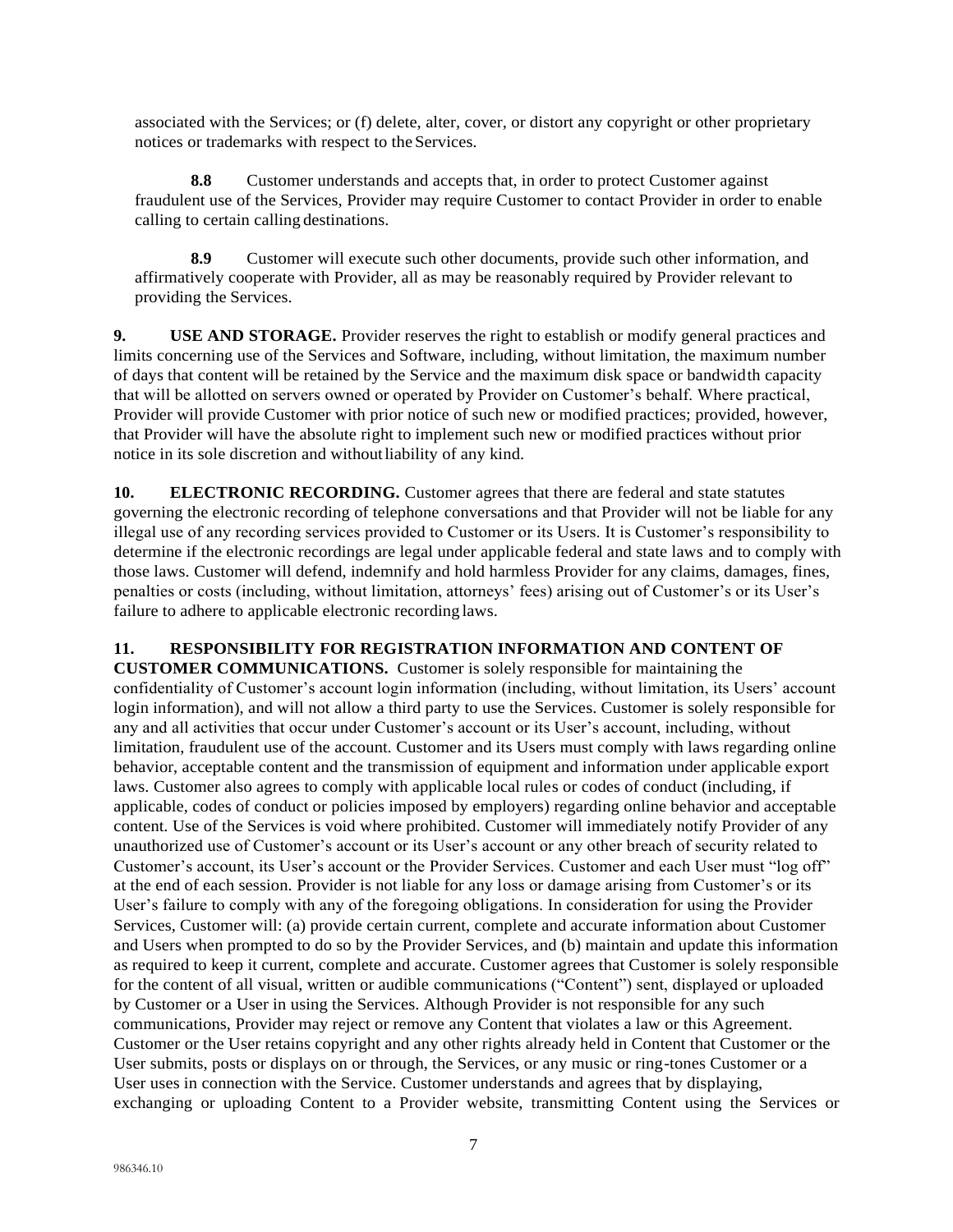otherwise providing Content to Provider, Customer automatically grants (and warrants and represents that it has a right to grant) to Provider a world-wide, royalty-free, sub-licensable (so Provider affiliates, contractors, resellers and partners can deliver the Services) perpetual, irrevocable license to use, modify, publicly perform, publicly display, reproduce and distribute the Content in the course of offering the Services, including, without limitation, on associated websites ("Sites"). Furthermore, Customer represents and warrants that it has all necessary consents and rights to transmit Content and other communications from its users to Provider.

**12. RESPONSIBILITY FOR CONTENT OF OTHERS.** Customer acknowledges that Users may violate one or more of the above prohibitions, but Provider assumes no responsibility or liability for such violation. If Customer becomes aware of misuse of the Services by any person, entity or organization, Customer agrees to contact Provider Customer Support at 800-785-8630. Provider may investigate any complaints and violations that come to its attention and may take any action that it believes is appropriate, including, but not limited to, issuing warnings, removing the content or terminating accounts and/or User profiles. Under no circumstances will Provider be liable in any way for any data or other content available on a Site or actions taken while using the Services, including, but not limited to, any errors or omissions in any such data, content or activity or any loss or damage of any kind incurred as a result of the use of, access to or denial of access to any data, content or activities on a Site. Provider does not endorse and has no control over what Users post, submit to or do on a Site. Customer acknowledges that Provider cannot guarantee the accuracy of any information submitted by any User of a Site, nor any personally identifiable information about any User. Provider reserves the right, in its sole discretion, to reject or remove content.

## **13. EMERGENCY 911 SERVICES.**

**13.1 Service Limitations.** The FCC requires that Provider provide E911 Service to all Customers who use Provider Services within the United States. Sections 13.2-13.8 apply to all Customers who use Provider Services within the United States. Section 13.9 applies to all Customers.

**13.2 ACKNOWLEDGEMENT AND WARNING LABELS.** CUSTOMER ACKNOWLEDGES THAT PROVIDER'S EQUIPMENT AND SERVICES DO NOT SUPPORT 911 EMERGENCY DIALING OR OTHER EMERGENCY FUNCTIONS IN THE SAME WAY THAT TRADITIONAL WIRELINE 911 SERVICES WORK. THE DIFFERENCES ARE DETAILED IN THIS SECTION 13, AND CUSTOMER AGREES TO NOTIFY ALL POTENTIAL USERS WHO MAY PLACE CALLS USING CUSTOMER'S SERVICES OF THE 911 LIMITATIONS DESCRIBED HEREIN. PRIOR TO THE INITIATION OF SERVICE, PROVIDER WILL PROVIDE CUSTOMER WITH WARNING LABELS REGARDING THE LIMITATIONS OR UNAVAILABILITY OF 911 EMERGENCY DIALING. CUSTOMER AGREES TO PLACE SUCH LABEL ON OR NEAR EACH TELEPHONE OR OTHER CUSTOMER-PREMISES OR USER-PREMISES EQUIPMENT ON WHICH THE SERVICES MAY BE USED. IF ADDITIONAL LABELS ARE REQUIRED, CUSTOMER MAY REQUEST THEM FROM PROVIDER, AND PROVIDER WILL PROVIDE ADDITIONAL LABELS. PROVIDER WILL PROVIDE CUSTOMER WITH ADVISORY NOTICES REGARDING 911 EMERGENCY DIALING AND REQUEST ACKNOWLEDGMENTS FROM CUSTOMER. CUSTOMER WILL PROVIDE SUCH ADVISORY NOTICES TO ITS USERS. CUSTOMER AGREES TO RESPOND AND AFFIRMATIVELY ACKNOWLEDGE THAT PROVIDER HAS ADVISED CUSTOMER OF THE CIRCUMSTANCES UNDER WHICH E911 SERVICE MAY NOT BE AVAILABLE OR MAY BE LIMITED IN COMPARISON TO TRADITIONAL 911 EMERGENCY DIALING. CUSTOMER WILL PROVIDE SIMILAR ACKNOWLEDGEMENTS FROM ITS USERS UPON REQUEST BY PROVIDER. PROVIDER ADVISES CUSTOMER AND USERS TO MAINTAIN AN ALTERNATIVE MEANS OF ACCESSING TRADITIONAL 911 SERVICES.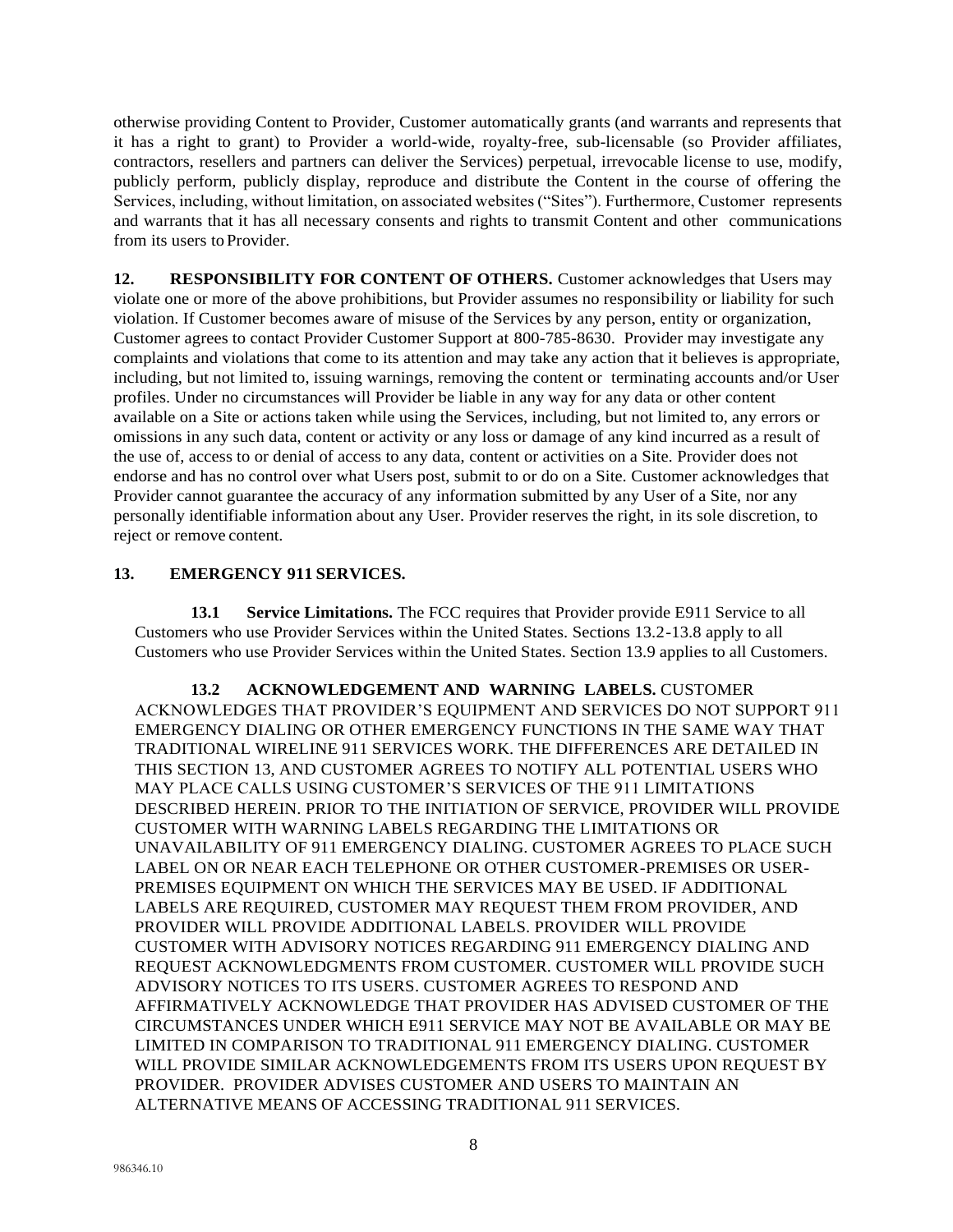**13.3 ELECTRICAL POWER.** CUSTOMER ACKNOWLEDGES THAT THE SERVICES, INCLUDING WITHOUT LIMITATION E911 SERVICE, WILL NOT FUNCTION IN THE ABSENCE OF ELECTRICAL POWER.

**13.4 INTERNET ACCESS.** CUSTOMER ACKNOWLEDGES THAT THE SERVICES, INCLUDING WITHOUT LIMITATION E911 SERVICE, WILL NOT FUNCTION IF THERE IS AN INTERRUPTION OF CUSTOMER'S BROADBAND OR HIGH-SPEED INTERNET ACCESS SERVICE.

**13.5 NON-VOICE SYSTEMS.** CUSTOMER ACKNOWLEDGES THAT THE SERVICES ARE NOT SET UP TO FUNCTION WITH OUTDIALING SYSTEMS SUCH AS HOME SECURITY SYSTEMS, MEDICAL MONITORING EQUIPMENT, TTY EQUIPMENT, OR ENTERTAINMENT OR SATELLITE TELEVISION SYSTEMS. PROVIDER WILL NOT BE LIABLE FOR INTERRUPTION OR DISRUPTION OF SUCH SYSTEMS BY THE SERVICES.

**13.6 E911 SERVICE.** E911 SERVICE IS A MANDATORY COMPONENT OF ALL INBOUND/OUTBOUND TRADITIONAL FAX AND VOICE SERVICE PLANS. E911 SERVICE IS NOT OFFERED ON VIRTUAL NUMBERS, OUTSIDE THE UNITED STATES, ON TOLL-FREE NUMBERS OR ON SIMILAR SERVICE ACCESSORIES OR ADD-ON SERVICE PLANS. E911 SERVICE IS ONLY AVAILABLE IN SELECTED AREAS. E911 SERVICE IS TIED TO THE CUSTOMER'S REGISTERED SERVICE ADDRESS ASSOCIATED WITH THE ASSIGNED PHONE NUMBER; CUSTOMER IS RESPONSIBLE FOR PROVIDING PROVIDER WITH ADDRESS INFORMATION FOR CUSTOMER'S USERS. THE PROVIDER MOBILE APPLICATION USES THE DEVICE'S DIALER AND CELLULAR TELEPHONE SERVICE TO MAKE 911 CALLS. IF A DEVICE DOES NOT HAVE CELLULAR TELEPHONE SERVICE, THEN THE USER WILL NOT BE ABLE TO CALL 911 FROM THE PROVIDER MOBILE APPLICATION. CUSTOMER ACKNOWLEDGES THAT PROVIDER'S ONLY MECHANISM FOR ROUTING 911 CALLS TO THE CORRECT EMERGENCY CALL TAKER IS THE CUSTOMER'S OR USER'S REGISTERED SERVICE ADDRESS ASSOCIATED WITH THE ASSIGNED PHONE NUMBER. CUSTOMER ACKNOWLEDGES AND UNDERSTANDS THAT ANY ENHANCED LOCATION INFORMATION PASSED TO AN EMERGENCY OPERATOR BY PROVIDER WILL BE BASED UPON THE CUSTOMER'S OR USER'S REGISTERED SERVICE ADDRESS PROVIDED TO PROVIDER BY CUSTOMER. IN THE EVENT THAT THE REGISTERED SERVICE ADDRESS ASSOCIATED WITH THE ASSIGNED PHONE NUMBER IS INCORRECT, IS OUTDATED, OR IS NOT COMPLETE, A 911 CALL MAY BE ROUTED INCORRECTLY.

**13.7 E911 SERVICE CHARGE.** CUSTOMERS THAT ARE REQUIRED TO SUBSCRIBE TO PROVIDER E911 SERVICE WILL BE SUBJECT TO A MONTHLY E911 SERVICE CHARGE. THE MONTHLY E911 SERVICE FEE WILL BE IN ADDITION TO THE APPLICABLE SERVICE FEES FOR THE ASSOCIATED LINE. THE MONTHLY CHARGE FOR PROVIDER E911 SERVICE IS ASSESSED ON A "PER-LINE" (THAT IS, PER PHONE NUMBER BASIS), AND WILL BE SET AT A LEVEL THAT REIMBURSES PROVIDER FOR THE DIRECT COSTS IT INCURS IN PROVIDING PROVIDER E911 SERVICE, INCLUDING EXPENSES PROVIDER INCURS, EITHER DIRECTLY OR INDIRECTLY, IN THE FORM OF STATE, COUNTY OR MUNICIPAL E911 SURCHARGES, E911 AUTOMATIC LOCATION INFORMATION (ALI) DATABASE STORAGE, LINE INFORMATION DATABASE AND CALLER ID (LIDB/CNAM) EXPENSES, AND ANY OTHER TAXES OR SURCHARGES DIRECTLY OR INDIRECTLY ASSOCIATED WITH THE PROVISION OF SERVICES TO CUSTOMERS SUBSCRIBING TO THIS SERVICE. PROVIDER RESERVES THE RIGHT TO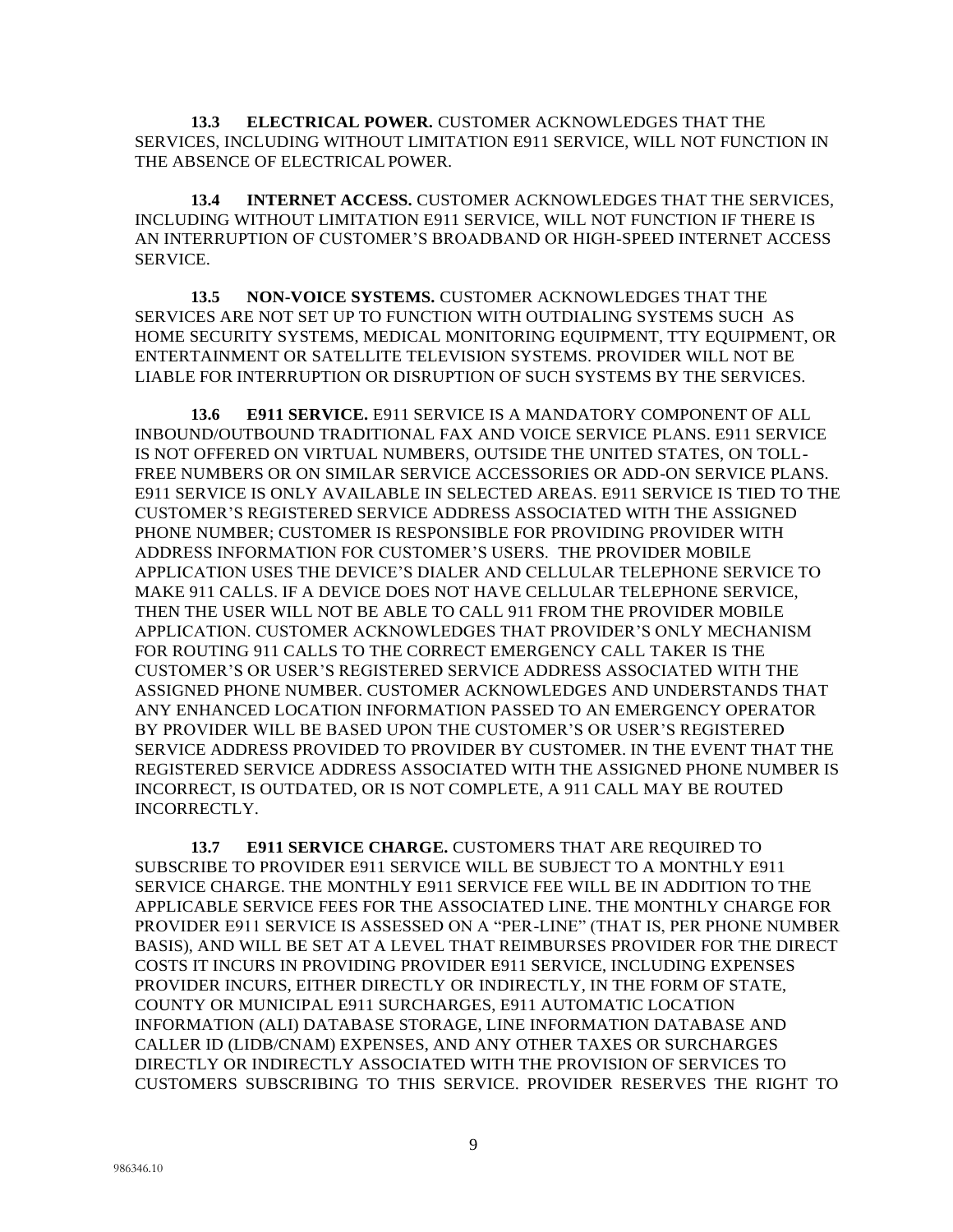ADJUST THE LEVEL OF CHARGES ASSOCIATED WITH THE PROVISION OF E911 SERVICES TO REFLECT INCREASES OR DECREASES IN THE COSTS IT INCURS.

**13.8 E911 CHARACTERISTICS.** CUSTOMER ACKNOWLEDGES THAT PROVIDER E911 SERVICE HAS CERTAIN CHARACTERISTICS THAT DISTINGUISH IT FROM TRADITIONAL, CIRCUIT-SWITCHED 911 SERVICE. THESE CHARACTERISTICS MAY MAKE PROVIDER E911 SERVICES UNSUITABLE FOR SOME CUSTOMERS OR USERS. BECAUSE CUSTOMER AND USER CIRCUMSTANCES VARY WIDELY, CUSTOMER SHOULD CAREFULLY EVALUATE ITS OWN CIRCUMSTANCES WHEN DECIDING WHETHER TO RELY SOLELY UPON PROVIDER E911 SERVICE. CUSTOMER ACKNOWLEDGES THAT IT IS CUSTOMER'S RESPONSIBILITY TO DETERMINE THE TECHNOLOGY OR COMBINATION OF TECHNOLOGIES BEST SUITED TO MEET CUSTOMER'S AND ITS USERS' EMERGENCY CALLING NEEDS, AND TO MAKE THE NECESSARY PROVISIONS FOR ACCESS TO EMERGENCY CALLING SERVICES (SUCH AS MAINTAINING A CONVENTIONAL LANDLINE PHONE OR WIRELESS PHONE AS A BACKUP MEANS OF COMPLETING EMERGENCY CALLS). THE FOLLOWING CHARACTERISTICS DISTINGUISH PROVIDER E911 SERVICE FROM TRADITIONAL, CIRCUIT-SWITCHED 911 SERVICE:

- E911 SERVICE WILL NOT FUNCTION IF CUSTOMER'S OR ITS USER'S DTA, PHONE OR VIDEOPHONE FAILS OR IS NOT CONFIGURED CORRECTLY OR IF CUSTOMER'S OR ITS USER'S PROVIDER SERVICE IS NOT FUNCTIONING FOR ANY REASON, INCLUDING, BUT NOT LIMITED TO, ELECTRICAL POWER OUTAGE, BROADBAND OR OTHER INTERNET SERVICE OUTAGE, OR SUSPENSION OR DISCONNECTION OF SERVICE BECAUSE OF BILLING OR OTHER ISSUES. IF THERE IS A POWER OUTAGE, CUSTOMER OR THE USER MAY BE REQUIRED TO RESET OR RECONFIGURE THE EQUIPMENT BEFORE BEING ABLE TO USE THE PROVIDER SERVICE, INCLUDING FOR E911 PURPOSES. E911 SERVICE MAY NOT FUNCTION IF CUSTOMER OR A USER RELOCATES EQUIPMENT OR USES A NON-NATIVE TELEPHONE NUMBER, OR FOR ANY OTHER REASON BEYOND PROVIDER'S CONTROL.
- AFTER INITIAL ACTIVATION OF THE E911 SERVICE, AND FOLLOWING ANY CHANGE OF AND UPDATE TO CUSTOMER'S OR A USER'S PHYSICAL LOCATION, THERE MAY BE SOME DELAY BEFORE THE AUTOMATIC NUMBER AND LOCATION INFORMATION IS PASSED TO THE LOCAL EMERGENCY SERVICE OPERATOR. THIS INFORMATION IS TYPICALLY POPULATED INTO PROVIDER'S NOMADIC E911 DATABASES PRIOR TO SERVICE ACTIVATION, BUT NO GUARANTEE CAN BE MADE THAT THE AUTOMATIC NUMBER AND LOCATION INFORMATION WILL BE ACTIVATED WITHIN THIS SCHEDULE.
- THE LOCAL EMERGENCY SERVICE OPERATOR RECEIVING PROVIDER E911 EMERGENCY SERVICE CALLS MAY NOT HAVE A SYSTEM CONFIGURED FOR E911 SERVICES OR BE ABLE TO CAPTURE AND/OR RETAIN AUTOMATIC NUMBER OR LOCATION INFORMATION. THIS MEANS THAT THE OPERATOR MAY NOT KNOW THE PHONE NUMBER OR PHYSICAL LOCATION OF THE PERSON WHO IS MAKING THE PROVIDER E911 CALL. DUE TO TECHNICAL FACTORS IN NETWORK DESIGN, AND IN THE EVENT OF NETWORK CONGESTION ON THE PROVIDER NETWORK, THERE IS A POSSIBILITY THAT A PROVIDER 911 CALL WILL PRODUCE A BUSY SIGNAL, THE CALLER WILL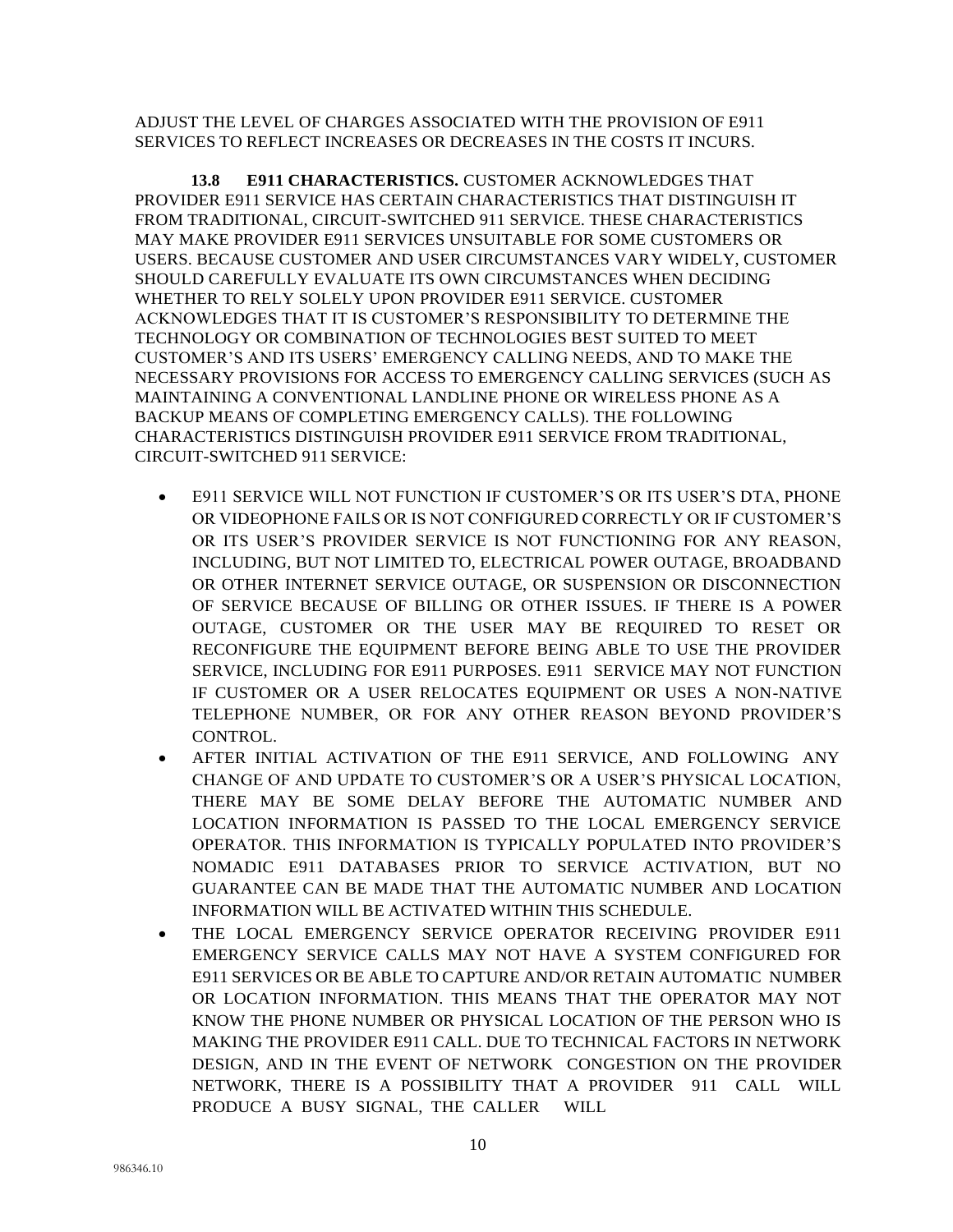EXPERIENCE UNEXPECTED ANSWERING WAIT TIMES OR THE LOCAL EMERGENCY SERVICE OPERATOR WILL TAKE LONGER TO ANSWER THE CALL THAN 911 CALLS PLACED VIA TRADITIONAL, CIRCUIT-SWITCHED TELEPHONE NETWORKS.

• IF CUSTOMER OR ITS USER DOES NOT CORRECTLY IDENTIFY THE ACTUAL LOCATION WHERE THE PROVIDER EQUIPMENT WILL BE LOCATED AT THE TIME OF ACTIVATION OF THE SERVICE, PROVIDER E911 COMMUNICATIONS MAY NOT BE DIRECTED TO THE CORRECT LOCAL EMERGENCY OPERATOR.

**13.9 E911 LIMITATION OF LIABILITY AND INDEMNITY.** CUSTOMER AGREES THAT PROVIDER WILL NOT BE LIABLE FOR ANY SERVICE OUTAGE OR INABILITY TO DIAL 911 OR ANY OTHER EMERGENCY TELEPHONE NUMBER USING A PROVIDER SERVICE OR TO ACCESS OR REACH AN EMERGENCY SERVICE OPERATOR DUE TO THE 911 DIALING CHARACTERISTICS AND LIMITATIONS SET FORTH IN THIS AGREEMENT. CUSTOMER AGREES TO DEFEND, INDEMNIFY AND HOLD HARMLESS PROVIDER, ITS OWNERS, MANAGERS, OFFICERS, DIRECTORS, EMPLOYEES, AFFILIATES AND AGENTS, AND ANY OTHER SERVICE PROVIDER WHO FURNISHES SERVICES TO CUSTOMER OR A USER IN CONNECTION WITH THE SERVICES, FROM ANY AND ALL CLAIMS, ACTIONS, LOSSES, DAMAGES, FINES, PENALTIES, COSTS AND EXPENSES (INCLUDING, WITHOUT LIMITATION, ATTORNEYS' FEES) BY, OR ON BEHALF OF, CUSTOMER OR ANY THIRD PARTY OR USER OF THE SERVICE RELATING TO 911 DIALING OR THE INABILITY TO ACCESS OR REACH EMERGENCY 911 SERVICES.

**14. DISCLAIMER AND LIMITATION OF LIABILITY.** PROVIDER DISCLAIMS ALL WARRANTIES, EXPRESS, IMPLIED, STATUTORY OR ARISING FROM A COURSE OF DEALING OR PERFORMANCE OR CUSTOM, WITH RESPECT TO THE SERVICES, EQUIPMENT, AND ANY OTHER PROVIDER PRODUCTS, SERVICES OR EQUIPMENT PROVIDED HEREUNDER, INCLUDING, BUT NOT LIMITED TO, WARRANTIES OF MERCHANTABILITY, FITNESS FOR A PARTICULAR PURPOSE, PERFORMANCE IN A WORKMAN-LIKE MANNER, COMPLIANCE WITH LAWS, QUALITY, ACCURACY, COMPLETENESS OR CURRENCY OF INFORMATION, SYSTEM INTEGRABILITY, TITLE, QUIET ENJOYMENT AND NON-INFRINGEMENT. PROVIDER DOES NOT REPRESENT, WARRANT OR COVENANT THAT THE PRODUCTS, SERVICES OR EQUIPMENT PROVIDED WILL OPERATE UNINTERRUPTED, ERROR FREE OR WITHOUT DEGRADATION OR LOSS OF DATA, OR BE SECURE. NEITHER PROVIDER NOR ITS SERVICE PROVIDERS WILL BE LIABLE FOR UNAUTHORIZED ACCESS TO OR ALTERATION, THEFT OR DESTRUCTION OF CUSTOMER'S OR A USER'S DATA FILES, PROGRAMS, PROCEDURES OR INFORMATION, INCLUDING, WITHOUT LIMITATION, ANY SUCH DATA IN PROVIDER'S POSSESSION, CUSTODY OR CONTROL, THROUGH ACCIDENT, FRAUDULENT MEANS OR DEVICES, OR ANY OTHER METHOD, REGARDLESS OF WHETHER SUCH DAMAGE OCCURS AS A RESULT OF PROVIDER'S OR ITS SERVICE PROVIDER'S NEGLIGENCE. IN NO EVENT WILL PROVIDER OR ITS AFFILIATE, SERVICE PROVIDER, FACILITY OPERATOR OR CARRIER, OR THEIR RESPECTIVE OWNERS, DIRECTORS, MANAGERS, OFFICERS, EMPLOYEES OR AGENTS (COLLECTIVELY, "PROVIDER PARTIES") BE LIABLE FOR ANY DIRECT, ACTUAL, INDIRECT, CONSEQUENTIAL, SPECIAL, PUNITIVE OR OTHER DAMAGES, OR FOR ANY COST OF COVER OR LOST PROFITS OF ANY KIND OR NATURE WHATSOEVER, ARISING FROM OR RELATED TO THIS AGREEMENT OR A PROVIDER PARTY'S PERFORMANCE OR NONPERFORMANCE OF OBLIGATIONS HEREUNDER, A FAILURE OF OR A DEFECT IN THE SERVICES, EQUIPMENT OR ANY PRODUCT, A PROVIDER PARTY'S VIOLATION OF A THIRD PARTY'S RIGHT, OR A PROVIDER PARTY'S ACTS OR OMISSIONS. PROVIDER WILL NOT BE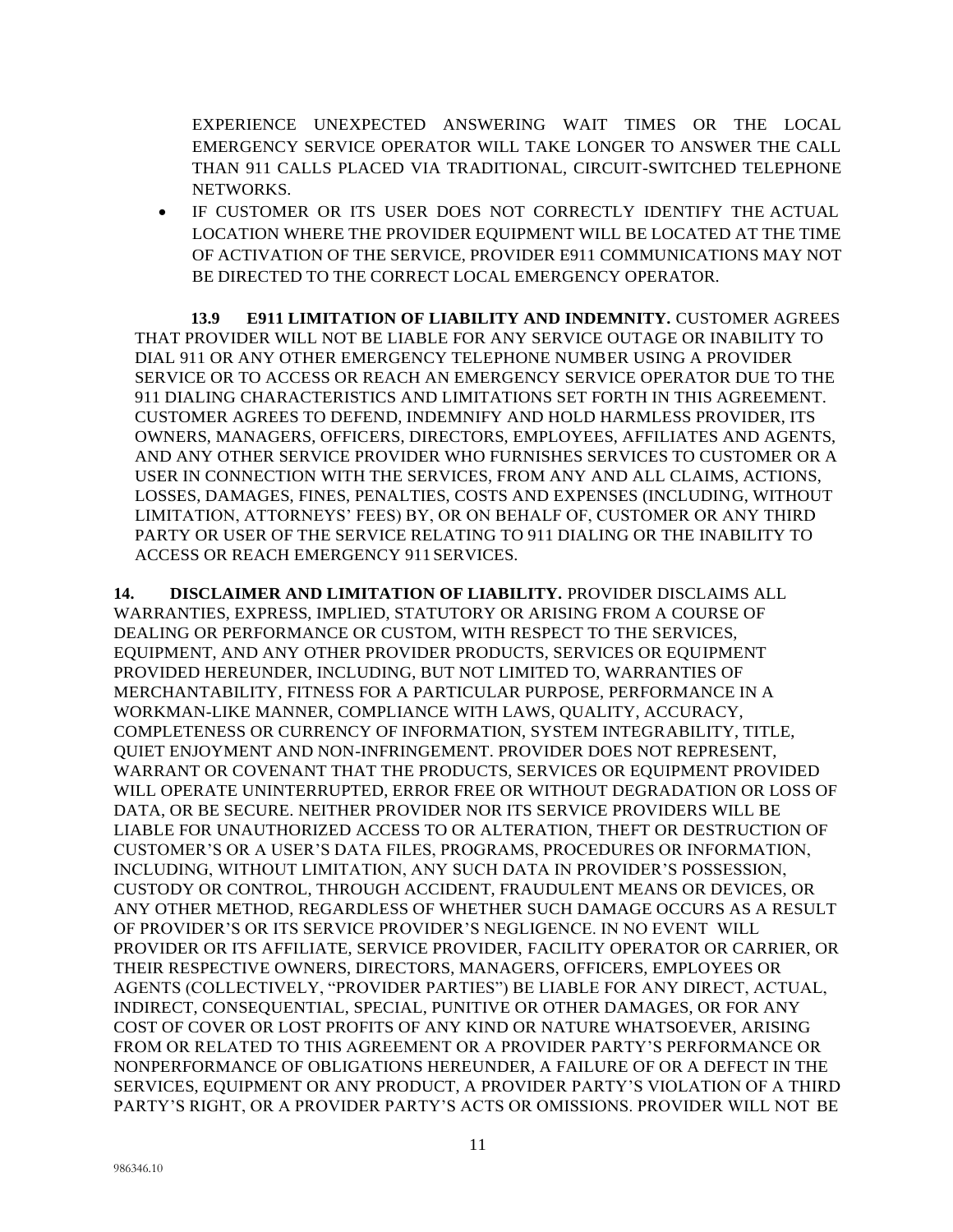LIABLE FOR THE ACTS OR OMISSIONS OF, A FAILURE OF OR A DEFECT IN ANY PRODUCT OR SERVICE PROVIDED BY, OR VIOLATION OF ANY THIRD PARTY'S RIGHTS BY ANY THIRD-PARTY SERVICE PROVIDER, FACILITY OPERATOR OR CARRIER. THE PROVIDER PARTIES' MAXIMUM TOTAL LIABILITY TO CUSTOMER WILL NOT EXCEED THE AMOUNTS PAID BY CUSTOMER TO PROVIDER IN THE THREE (3) MONTHS PRECEDING THE DATE THE CLAIM ACCRUED. THE PROVIDER PARTIES WILL NOT BE LIABLE IN ANY WAY TO ANY USER.

**15. INDEMNIFICATION.** Customer will defend the Provider Parties, at Customer's expense, against any third-party claim or action, and indemnify and hold harmless the Provider Parties from any and all losses, damages, liabilities, penalties, settlement obligations, costs, attorneys' fees and other legal expenses related to such third-party claim or action, arising from or related to: (a) Customer's breach of this Agreement or an agreement between Customer and a third party; (b) Customer's violation, infringement or misappropriation of the third party's intellectual property or other rights in Customer's use of the Services; (c) Customer's violation of the third party's privacy, publicity, personality or other rights; (d) Customer's fraud in use of the Services or fraud or misrepresentation regarding the nature or volume of Customer's traffic; (e) Customer's violation of an applicable law; (f) bodily injury, death or property damage to the extent such claim or action arises from the negligence, gross negligence or willful misconduct of Customer, or in the case where strict liability applies; (g) Customer's business, acts or omissions; or (h) acts or omissions by Users that, if done by Customer, would constitute a breach of this Agreement. Customer will not settle any claim or action without Provider's prior written consent. Provider will have the option, at its expense, to participate in the defense or settlement of the claim or action with counsel of its own choosing. If a conflict of interests arises or exists between the parties or if Provider has a good faith belief that its rights are being harmed by the counsel selected by Customer, Provider will have the right to retain separate counsel to represent its interests at Customer's sole cost and expense. Customer will not settle any claim without Provider's prior written consent.

## **16. EQUIPMENT.**

**16.1 Equipment Purchase.** If Provider sells any equipment to Customer, the terms of this Section 16 apply. All equipment shipments are Free On Board (FOB) Provider's or Provider's distributor's facility. Provider's liability for delivery will cease, and title (if applicable) and all risk of loss or damage will pass to Customer upon delivery to the common carrier for shipment. Customer shall be wholly responsible for insuring any products purchased from the time risk of loss or damage passes to Customer. Provider will pass through to Customer any warranty provided by the manufacturer of the equipment; PROVIDER MAKES NO REPRESENTATION OR WARRANTY WITH RESPECT TO ANY EQUIPMENT.

**16.2 Equipment Return Policy.** Customer will be required to obtain authorization from Provider to return any equipment. Equipment returned by Customer that is not covered under warranty or that does not bear a return authorization number may be refused. Provider will not replace lost, stolen or modified equipment. Customer must pay all shipping and handling charges related to any equipment returns not covered under warranty. All returned equipment must be unmodified, in good working condition, in the original packaging and include all components, manuals, peripheral devices and all other accessories that were originally shipped with the equipment. Provider may decline Customer's return or charge Customer an additional fee for each missing item or for each item that Provider reasonably determines is modified, damaged or not in good working condition. Customer must delete all data files stored on returned equipment. Customer acknowledges that any data remaining on returned equipment cannot be recovered, and Customer releases Provider of any liability for any lost, damaged or destroyed files, data or otherinformation.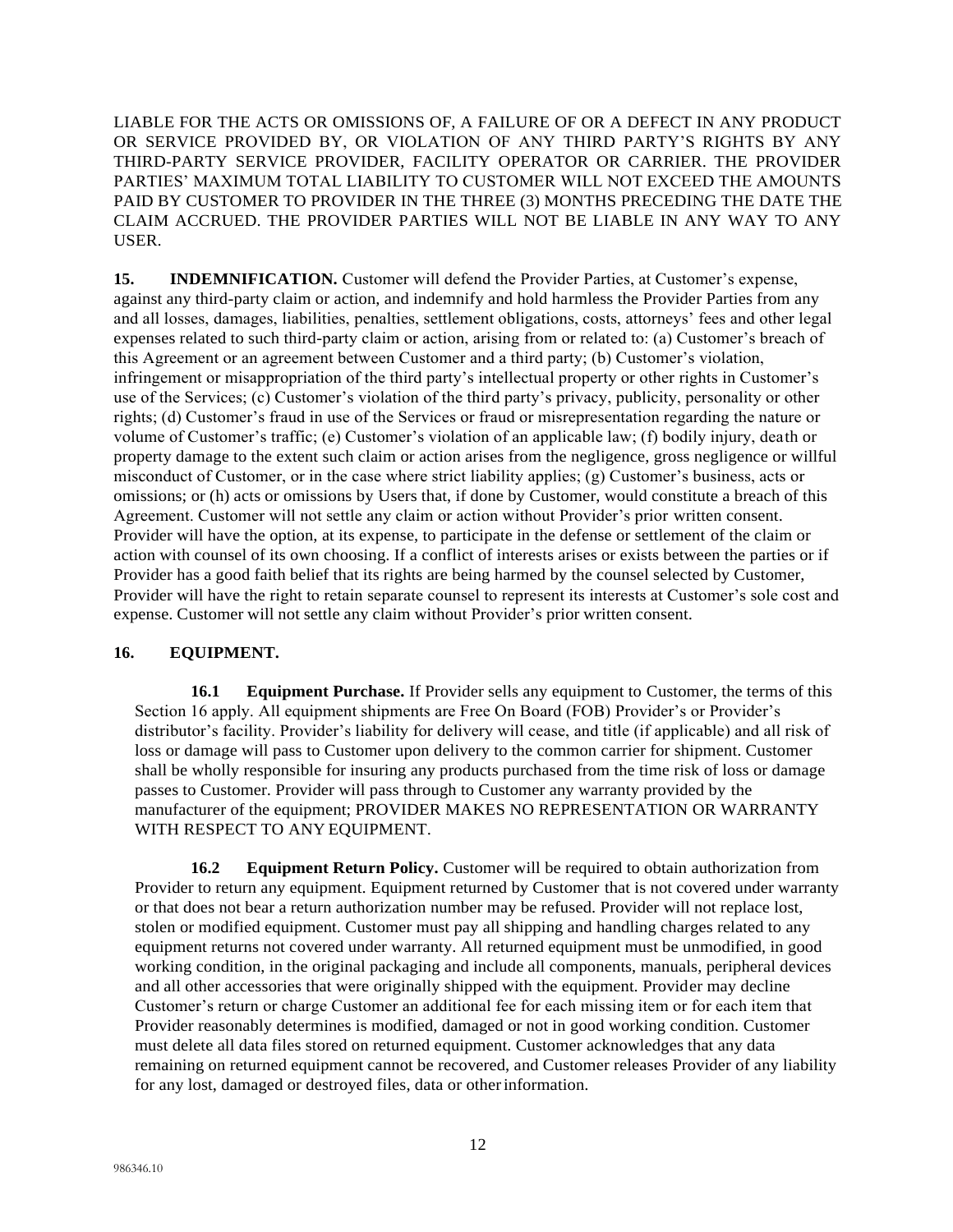**17. MOBILE APPLICATION.** Provider may make a mobile application for the Services available to Customer. Subject to this Agreement, Provider grants to Customer a limited, personal, revocable, nonexclusive, non-transferable and non-sublicensable license to install and use the mobile application during the Term. Customer has no other rights in or to the mobile application. The mobile application islicensed, not sold. The terms of this Agreement apply to any updated, upgraded or new versions of the mobile application. Use of the mobile application constitutes use of the Services. Provider may require Users to agree to additional terms and conditions governing use of the mobile application, and Customer agrees that its Users will not be permitted to use the mobile application unless they agree to such terms and conditions. Customer agrees that from time to time and without notice Provider may amend, modify, update or upgrade the mobile application or create new versions of the mobile application. Customer agrees that Provider may automatically update the version of the mobile application that a User is using on a mobile device. Customer consents, on behalf of itself and its Users, to such updating on mobile devices. Updates may cause Customer or a User to lose data, and Provider will not be liable for such loss. Customer agrees that Provider has no obligation to provide support, maintenance or updates for or to the mobile application. To the extent the mobile application contains any third-party software, Customer's and User's rights and obligations with respect to such software will be subject to and governed by the third party's terms and conditions. Provider does not make a representation or warranty that the mobile application will operate on any particular device or operating system. The mobile application is commercial computer software, and to the extent any U.S. government agency uses the mobile application, the U.S. government is only granted the limited rights granted to all other Provider customers. Provider is not a wireless licensee of the FCC, and the mobile application will not be able to provide access to E911 service unless Customer subscribes to wireless service that complies with the FCC's E911 program, as further explained in Section 13.6.

**18. INTELLECTUAL PROPERTY.** The Services and Software, and all intellectual property therein, are and will remain the exclusive property of Provider. Provider reserves all rights not expressly granted under this Agreement. The Software may contain third-party software that is subject to the terms and conditions of third-party licenses. Neither Customer, Users nor any other third party has a right to inspect, possess, use, copy, or attempt to discover the source code of (or any portion of) the Software, except to the extent that Customer, a User or a third party is expressly permitted to decompile the Software under applicable law and Customer, the User or the third party notifies Provider in writing in advance of its intention to decompile the Software and its reason for doing so.

**19. PORTAL UPGRADES; PHONE NUMBERS AND WEB PORTAL DISCONTINUANCE.** 

Provider may update the Customer and User portals, and Customer agrees that Service may be unavailable during the implementation of such updates. Upon expiration, cancellation or termination of the Services, Customer and Users will relinquish and discontinue use of any accounts, Numbers, voice mail access numbers, and/or web portal Sites assigned to Customer by Provider or its service providers.

# **20. MISCELLANEOUS.**

**20.1 NOTICES.** Unless otherwise specified in this Agreement, any notice required or permitted to be given pursuant to this Agreement will be given in writing by overnight delivery service, sent via certified mail, return receipt requested, e-mailed, or delivered by hand, and such notice will be deemed to have been given and received when delivered or when delivery was refused, or with respect to electronic transmissions, at the time of transmission (unless the sender received a notice of transmission failure). Customer consents to receive all notices in electronic form, and Provider may send any notice to Customer at Customer's latest physical address or e-mail address provided by Customer. Provider may, in addition to all other methods of giving notice, send any notice to Customer's mailbox in Customer's account on the Provider Customer Care Portal. Both parties agree that any agreements and notices made or provided by one or both parties in electronic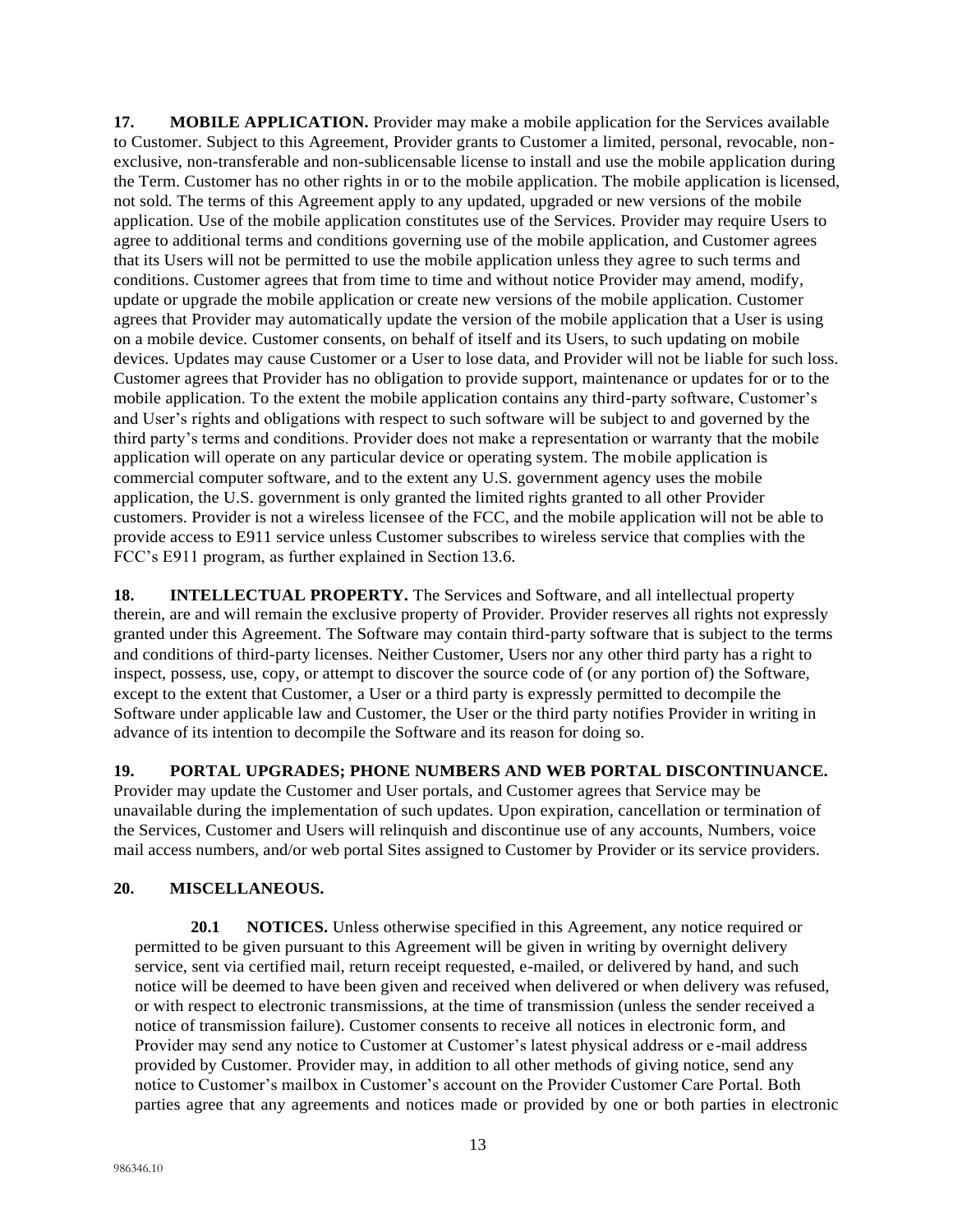form, and in accordance with this Agreement, are as legally binding as if made in physical written form. Customer must send all notices to Provider via e-mail in accordance with the following:

| To report misuse or fraudulent use of Service: | info@bpsnetworks.com |
|------------------------------------------------|----------------------|
| To submit a billing dispute:                   | info@bpsnetworks.com |
| To terminate Service:                          | info@bpsnetworks.com |
| All other notices:                             | info@bpsnetworks.com |

**20.2 FORCE MAJEURE.** Provider's performance of any part of this Agreement will be excused to the extent that it is hindered by flood, fire, natural disaster, strike, riot, war, terrorism, hostile attack, governmental action, cable cuts, supplier shortages, breaches, or delays, Provider's inability to perform as a result of actions or inactions of third parties, Customer, a User or Provider's vendors, including, without limitation, Customer's failure to provide or maintain a circuit with respect to an order for Service, or any other cause (whether similar or dissimilar to those listed) beyond Provider's reasonable control (a "Force Majeure"). Provider may terminate the Services without liability if a Force Majeure hinders Provider's performance for more than five (5) days.

**20.3 NO CLASS ACTION.** Customer irrevocably waives any right Customer may have to serve as a representative or as a private attorney general, or to participate as a member of a class of claimants, in any lawsuit, arbitration or other proceeding against any Provider Party arising from, related to or connected with this Agreement or any ServiceOrder.

**20.4 BINDING NATURE AND ASSIGNMENT.** Customer's rights and obligations in this Agreement will not be assigned, delegated or otherwise transferred in whole or in part without the prior written consent of Provider. Except as part of the sale of all or substantially of the assets for Provider or the assignment of this Agreement, or any rights or obligations thereunder, to any of Provider's affiliates (which will not require Customer consent), Provider's rights and obligations in this Agreement will not be assigned, delegated or otherwise transferred in whole or in part without the prior written consent of Customer, which will not be unreasonably withheld. For sake of clarity, Provider may assign, delegate and transfer some or all of its rights and obligations under this Agreement to its affiliates. Except as otherwise expressly provided herein, this Agreement will inure to the benefit of, and will bind, the heirs, executors, personal representatives, administrators, successors and permitted assigns of Provider and Customer.

**20.5 GOVERNING LAW.** This Agreement and any related Service Orders will be governed by and construed according to the laws of the State of Missouri, without regard to its conflict of laws provisions. The U.N. Convention on Contracts for the International Sale of Goods will not apply to this Agreement.

### **20.6 Mediation**

BPS Networks and Subscriber ("the Parties") agree to use their best efforts to resolve any disputes that may arise out of the operation of this Agreement amicably to avoid the expense of litigation. If the Parties are unable to resolve a disputed issue, then the Parties shall pursue non-binding mediation. The mediator shall be chosen by agreement of the Parties and the expense shared equally. The Parties agree, in good faith, to commit the resources necessary to mediate the matter in accordance with procedures to be established by the mediator. If mediation is unsuccessful, then the Parties further agree that all actions or proceedings arising directly or indirectly from this Agreement shall only be commenced and litigated in a Circuit Court of the State of Missouri with jurisdiction over the dispute. The Parties